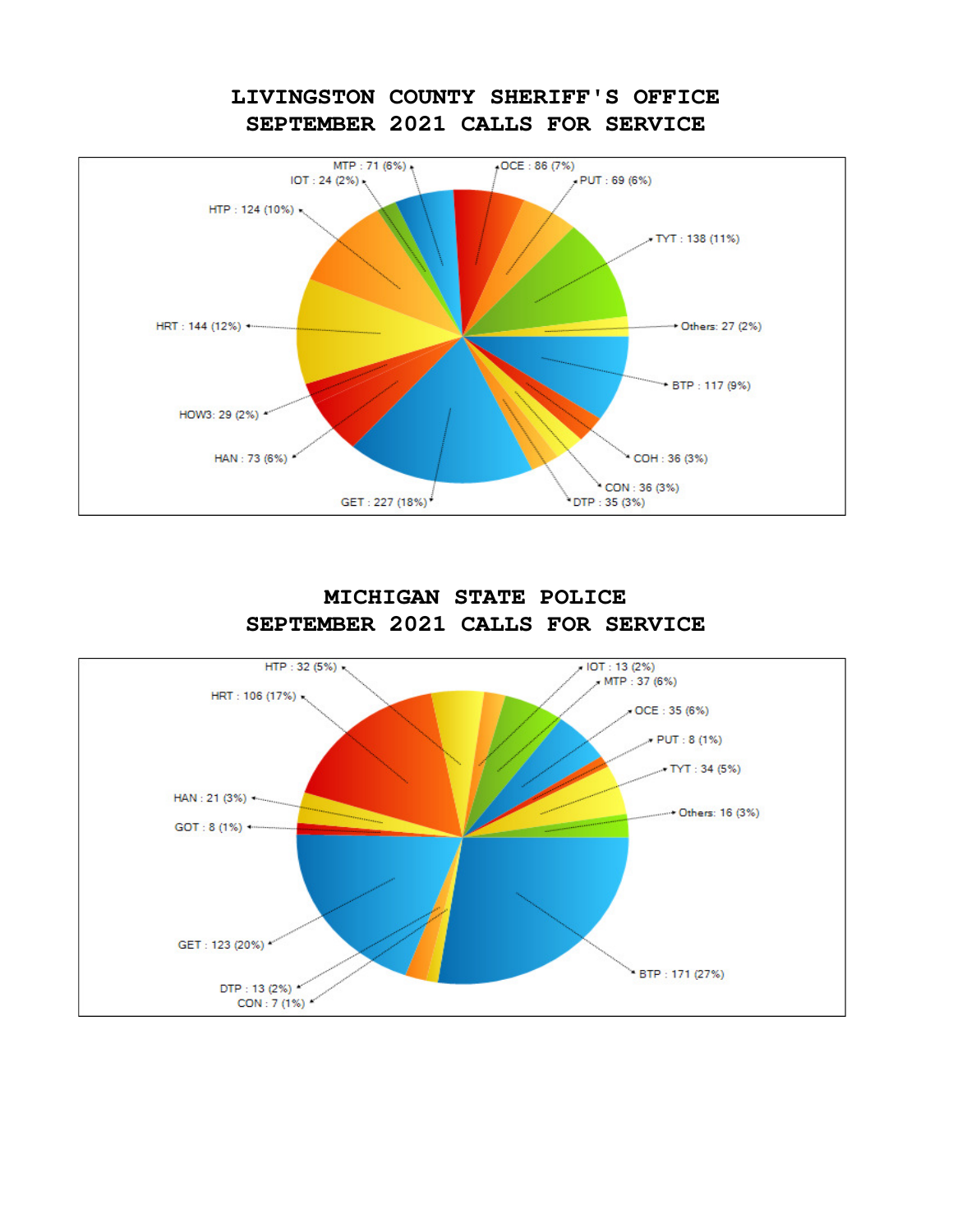## **LIVINGSTON COUNTY SHERIFF'S OFFICE TYRONE TOWNSHIP SEPTEMBER 2021**

| <b>Nature</b>                  | # Events     |
|--------------------------------|--------------|
|                                |              |
| 911 HANG UP                    | 3            |
| ABANDONED VEHICLE              | 1            |
| ALARM                          | 1            |
| ANIMAL COMPLAINT               | 9            |
| AREA CHECK                     | $\mathbf{1}$ |
| ASSIST EMS                     | 17           |
| ASSIST FIRE DEPARTMENT         | 6            |
| ASSIST OTHER AGENCY            | $\mathbf{1}$ |
| CHILD OR ADULT ABUSE/NEGLECT   | $\mathbf{1}$ |
| CITIZEN ASSIST                 | 10           |
| CIVIL COMPLAINT                | 1            |
| DISTURBANCE/TROUBLE            | $\mathbf{1}$ |
| DOMESTIC PHYSICAL IN PROGRESS  | 2            |
| <b>DOMESTIC VERBAL</b>         | 3            |
| EXTRICATION - MOTOR VEH ACC    | 2            |
| <b>FOLLOW UP</b>               | 1            |
| <b>FRAUD</b>                   | 3            |
| <b>GAS LEAK OUTSIDE</b>        | $\mathbf{1}$ |
| <b>GENERAL NON CRIMINAL</b>    | $\mathbf{1}$ |
| HAZARD                         | 7            |
| HIT AND RUN ACCIDENT           | 3            |
| INTIMIDATION THREATS HARASSMEN | 3            |
| MENTAL/CMH/PSYCH               | 1            |
| <b>MESSAGE DELIVERY</b>        | 1            |
| MISC COMPLAINTS                | 1            |
| MISSING PERSON/RUN-A-WAY       | 1            |
| <b>MOTORIST ASSIST</b>         | 5            |
| <b>NOISE COMPLAINTS</b>        | 3            |
| PARKING COMPLAINTS             | $\mathbf{1}$ |
| <b>PDA</b>                     | 15           |
| PERSONAL INJURY ACCIDENT       | 2            |
| PHYSICAL DOMES REPORT ONLY     | 1            |
| PIREF (REFUSE EMS)             | 1            |
| SUICIDAL SUBJECT               | $\mathbf{1}$ |
| <b>SUSPICIOUS PERSON</b>       | $\mathbf{1}$ |
| SUSPICIOUS SITUATION           | 3            |
| <b>SUSPICIOUS VEHICLE</b>      | 2            |
| TREE HAZARD                    | 3            |
| TRESSPASSING, LOITERING        | 2            |
| <b>UNKNOWN ACCIDENT</b>        | 3            |
| WARRANT ARREST CRIMINAL        | 1            |
| <b>WELFARE CHECK</b>           | 4            |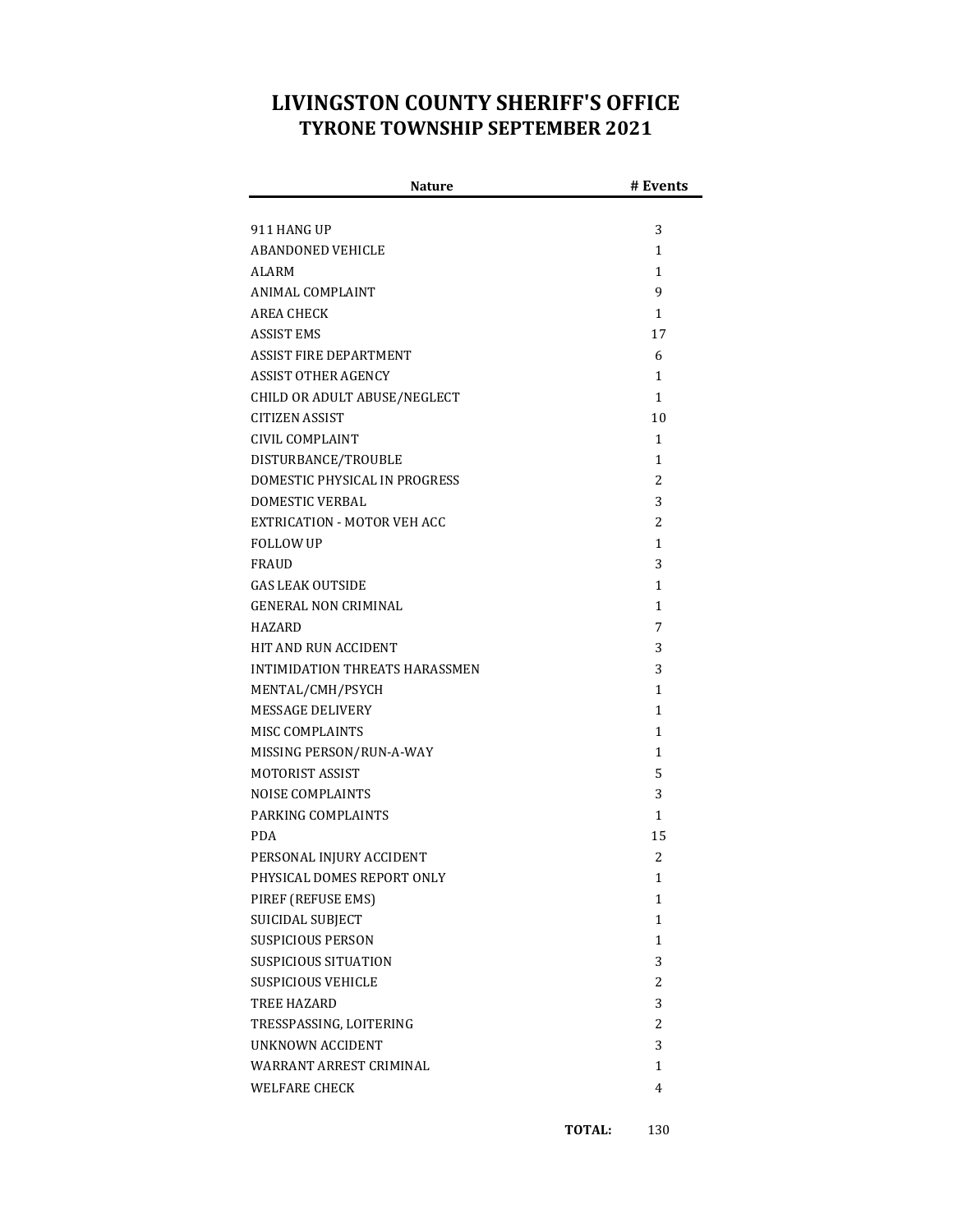## **TYRONE TOWNSHIP**

| <b>MONTH</b>     | CALLS FOR SERVICE | <b>TICKETS WRITTEN</b> | <b>ARRESTS</b> |
|------------------|-------------------|------------------------|----------------|
|                  |                   |                        |                |
| <b>JANUARY</b>   | 116               | 8                      | 2              |
| FEBRUARY         | 101               | 10                     | 4              |
| MARCH            | 102               | 8                      | 2              |
| APRIL            | 138               | 21                     | $\mathbf 0$    |
| MAY              | 112               | 27                     | 7              |
| JUNE             | 163               | 24                     | 3              |
| JULY             | 163               | 19                     | 3              |
| AUGUST           | 124               | 12                     | 3              |
| <b>SEPTEMBER</b> | 130               | 20                     | $\Omega$       |
| <b>OCTOBER</b>   |                   |                        |                |
| <b>NOVEMBER</b>  |                   |                        |                |
| <b>DECEMBER</b>  |                   |                        |                |
|                  |                   |                        |                |
| TOTALS:<br>YTD   | 1149              | 149                    | 24             |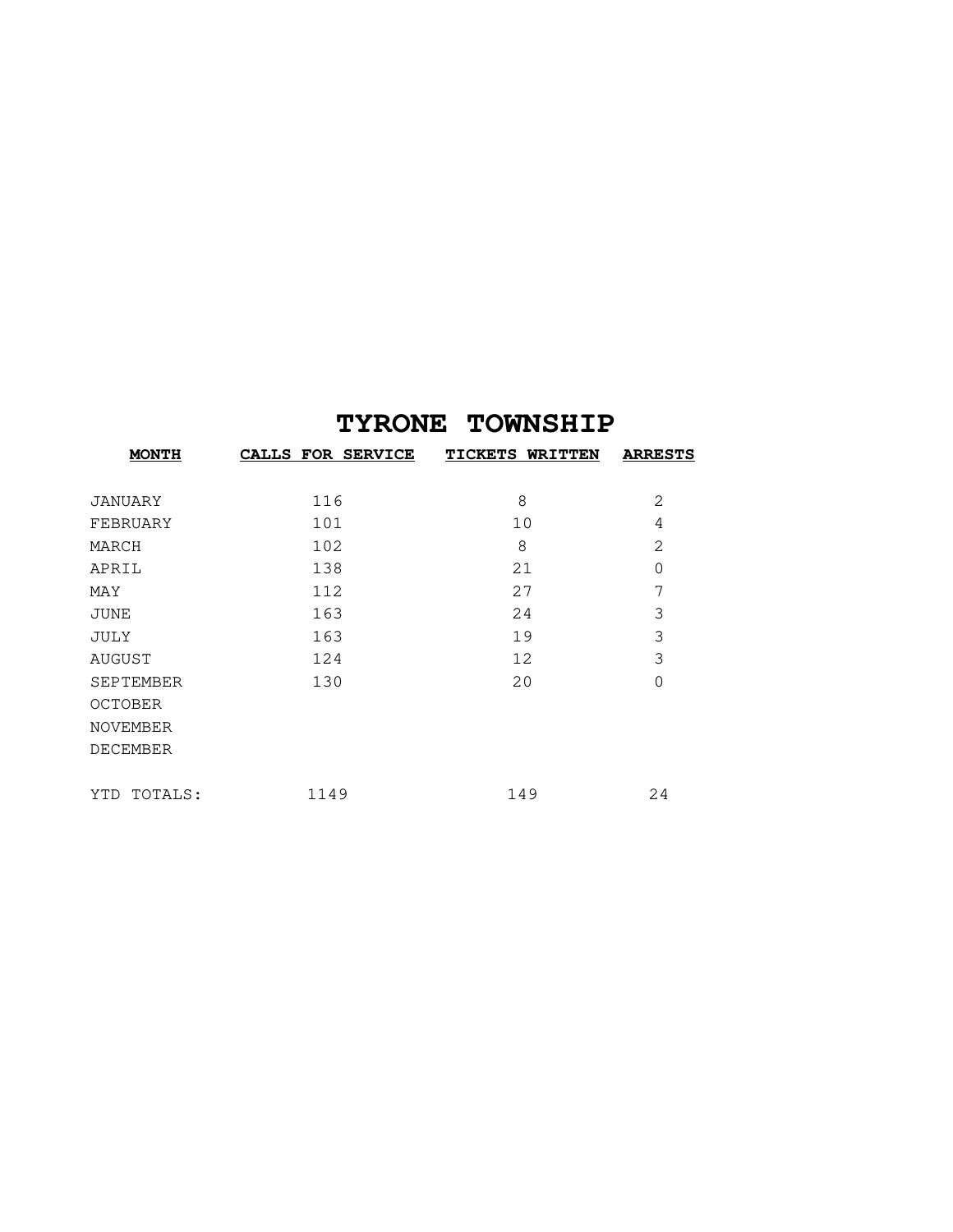| <b>BRIGHTON</b>                   |                  | <b>СОНОСТАН</b>                   |                | <b>CONWAY</b>                     |                  | <b>DEERFIELD</b>                  |                  | <b>GENOA</b>                      |                | <b>HANDY</b>                                          |                | <b>HARTLAND</b>                   |                  |
|-----------------------------------|------------------|-----------------------------------|----------------|-----------------------------------|------------------|-----------------------------------|------------------|-----------------------------------|----------------|-------------------------------------------------------|----------------|-----------------------------------|------------------|
| <b>CALLS FOR SERVICE</b>          |                  | <b>CALLS FOR SERVICE</b>          |                | <b>CALLS FOR SERVICE</b>          |                  |                                   |                  |                                   |                | CALLS FOR SERVICE CALLS FOR SERVICE CALLS FOR SERVICE |                | <b>CALLS FOR SERVICE</b>          |                  |
|                                   |                  |                                   |                |                                   |                  |                                   |                  |                                   |                |                                                       |                |                                   |                  |
| <b>JANUARY</b><br><b>FEBRUARY</b> | 112<br>110       | <b>JANUARY</b><br><b>FEBRUARY</b> | 29<br>26       | <b>JANUARY</b><br><b>FEBRUARY</b> | 26<br>24         | <b>JANUARY</b><br><b>FEBRUARY</b> | 41<br>34         | <b>JANUARY</b><br><b>FEBRUARY</b> | 240<br>221     | <b>JANUARY</b><br><b>FEBRUARY</b>                     | 53<br>67       | <b>JANUARY</b><br><b>FEBRUARY</b> | 132<br>111       |
| <b>MARCH</b>                      | 109              | <b>MARCH</b>                      | 36             | <b>MARCH</b>                      | 29               | <b>MARCH</b>                      | 26               |                                   | 260            | <b>MARCH</b>                                          | 41             | <b>MARCH</b>                      | 119              |
| <b>APRIL</b>                      | 114              | <b>APRIL</b>                      | 37             | <b>APRIL</b>                      | 15               | <b>APRIL</b>                      | 23               | <b>MARCH</b><br><b>APRIL</b>      | 233            | <b>APRIL</b>                                          | 53             | <b>APRIL</b>                      | 127              |
| MAY                               | 113              | <b>MAY</b>                        | 22             | <b>MAY</b>                        | 12               | MAY                               | 35               | <b>MAY</b>                        | 269            | MAY                                                   | 73             | MAY                               | 134              |
| <b>JUNE</b>                       | 165              | <b>JUNE</b>                       | 25             | <b>JUNE</b>                       | 20               | <b>JUNE</b>                       | 35               | <b>JUNE</b>                       | 255            | <b>JUNE</b>                                           | 72             | <b>JUNE</b>                       | 121              |
| <b>JULY</b>                       | 156              | <b>JULY</b>                       | 33             | <b>JULY</b>                       | 36               | <b>JULY</b>                       | 37               | <b>JULY</b>                       | 261            | <b>JULY</b>                                           | 85             | <b>JULY</b>                       | 141              |
| <b>AUGUST</b>                     | 126              | <b>AUGUST</b>                     | 33             | <b>AUGUST</b>                     | 27               | <b>AUGUST</b>                     | 25               | <b>AUGUST</b>                     | 246            | <b>AUGUST</b>                                         | 72             | <b>AUGUST</b>                     | 126              |
| <b>SEPTEMBER</b>                  | 114              | <b>SEPTEMBER</b>                  | 36             | <b>SEPTEMBER</b>                  | 35               | <b>SEPTEMBER</b>                  | 35               | <b>SEPTEMBER</b>                  | 222            | <b>SEPTEMBER</b>                                      | 72             | <b>SEPTEMBER</b>                  | 143              |
| <b>OCTOBER</b>                    | $\mathbf{0}$     | <b>OCTOBER</b>                    | $\mathbf{0}$   | <b>OCTOBER</b>                    | $\mathbf{0}$     | <b>OCTOBER</b>                    | $\mathbf{0}$     | <b>OCTOBER</b>                    | $\mathbf{0}$   | <b>OCTOBER</b>                                        | $\mathbf{0}$   | <b>OCTOBER</b>                    | $\boldsymbol{0}$ |
| <b>NOVEMBER</b>                   | $\mathbf{0}$     | <b>NOVEMBER</b>                   | $\mathbf{0}$   | <b>NOVEMBER</b>                   | $\mathbf{0}$     | <b>NOVEMBER</b>                   | $\mathbf{0}$     | <b>NOVEMBER</b>                   | $\mathbf{0}$   | <b>NOVEMBER</b>                                       | $\mathbf{0}$   | <b>NOVEMBER</b>                   | $\mathbf{0}$     |
|                                   | $\Omega$         |                                   | $\Omega$       |                                   | $\Omega$         |                                   | $\Omega$         |                                   | $\Omega$       |                                                       | $\Omega$       |                                   | $\Omega$         |
| <b>DECEMBER</b>                   |                  | <b>DECEMBER</b>                   |                | <b>DECEMBER</b>                   |                  | <b>DECEMBER</b>                   |                  | <b>DECEMBER</b>                   |                | <b>DECEMBER</b>                                       |                | <b>DECEMBER</b>                   |                  |
| YTD TOTAL:                        | 1119             |                                   | 277            |                                   | 224              |                                   | 291              |                                   | 2207           |                                                       | 588            |                                   | 1154             |
| <b>TICKETS WRITTEN</b>            |                  | <b>TICKETS WRITTEN</b>            |                | <b>TICKETS WRITTEN</b>            |                  | <b>TICKETS WRITTEN</b>            |                  | <b>TICKETS WRITTEN</b>            |                | <b>TICKETS WRITTEN</b>                                |                | <b>TICKETS WRITTEN</b>            |                  |
| <b>JANUARY</b>                    | 22               | <b>JANUARY</b>                    | $\mathbf{0}$   | <b>JANUARY</b>                    | 3                | <b>JANUARY</b>                    | 2                | <b>JANUARY</b>                    | 48             | <b>JANUARY</b>                                        | 14             | <b>JANUARY</b>                    | 44               |
| <b>FEBRUARY</b>                   | 20               | <b>FEBRUARY</b>                   | 6              | <b>FEBRUARY</b>                   | 5                | <b>FEBRUARY</b>                   | 5                | <b>FEBRUARY</b>                   | 40             | <b>FEBRUARY</b>                                       | 17             | <b>FEBRUARY</b>                   | 33               |
| <b>MARCH</b>                      | 21               | <b>MARCH</b>                      | 5              | <b>MARCH</b>                      | $\overline{4}$   | <b>MARCH</b>                      | $\overline{9}$   | <b>MARCH</b>                      | 52             | <b>MARCH</b>                                          | 17             | <b>MARCH</b>                      | 27               |
| <b>APRIL</b>                      | 25               | <b>APRIL</b>                      | $\sqrt{2}$     | <b>APRIL</b>                      | 3                | <b>APRIL</b>                      | 9                | <b>APRIL</b>                      | 50             | <b>APRIL</b>                                          | 9              | <b>APRIL</b>                      | 58               |
| MAY                               | 24               | MAY                               | 1              | MAY                               | 2                | MAY                               | 6                | MAY                               | 39             | MAY                                                   | 20             | MAY                               | 41               |
| <b>JUNE</b>                       | 19               | <b>JUNE</b>                       | 5              | <b>JUNE</b>                       | $\mathbf{1}$     | <b>JUNE</b>                       | $\mathbf{1}$     | <b>JUNE</b>                       | 27             | <b>JUNE</b>                                           | 18             | <b>JUNE</b>                       | 20               |
| <b>JULY</b>                       | 38               | <b>JULY</b>                       | 3              | <b>JULY</b>                       | $\mathbf{1}$     | <b>JULY</b>                       | $\boldsymbol{7}$ | <b>JULY</b>                       | 39             | <b>JULY</b>                                           | 15             | <b>JULY</b>                       | 36               |
| <b>AUGUST</b>                     | 28               | <b>AUGUST</b>                     | $\mathbf{1}$   | <b>AUGUST</b>                     | 15               | <b>AUGUST</b>                     | $\overline{3}$   | <b>AUGUST</b>                     | 53             | $\boldsymbol{\mathsf{AUGUST}}$                        | 16             | <b>AUGUST</b>                     | 17               |
| <b>SEPTEMBER</b>                  | 19               | <b>SEPTEMBER</b>                  | 6              | <b>SEPTEMBER</b>                  | $\tau$           | <b>SEPTEMBER</b>                  | 6                | <b>SEPTEMBER</b>                  | 28             | <b>SEPTEMBER</b>                                      | 14             | <b>SEPTEMBER</b>                  | 33               |
| <b>OCTOBER</b>                    | $\mathbf{0}$     | <b>OCTOBER</b>                    | $\mathbf{0}$   | <b>OCTOBER</b>                    | $\boldsymbol{0}$ | <b>OCTOBER</b>                    | $\mathbf{0}$     | <b>OCTOBER</b>                    | $\mathbf{0}$   | <b>OCTOBER</b>                                        | $\mathbf{0}$   | <b>OCTOBER</b>                    | $\mathbf{0}$     |
| <b>NOVEMBER</b>                   | $\mathbf{0}$     | <b>NOVEMBER</b>                   | $\mathbf{0}$   | <b>NOVEMBER</b>                   | $\mathbf{0}$     | <b>NOVEMBER</b>                   | $\mathbf{0}$     | <b>NOVEMBER</b>                   | $\mathbf{0}$   | <b>NOVEMBER</b>                                       | $\mathbf{0}$   | <b>NOVEMBER</b>                   | $\mathbf{0}$     |
| <b>DECEMBER</b>                   | $\Omega$         | <b>DECEMBER</b>                   | $\Omega$       | <b>DECEMBER</b>                   | $\Omega$         | <b>DECEMBER</b>                   | $\Omega$         | <b>DECEMBER</b>                   | $\theta$       | <b>DECEMBER</b>                                       | $\Omega$       | <b>DECEMBER</b>                   | $\Omega$         |
| <b>YTD TOTAL:</b>                 | 216              |                                   | 29             |                                   | 41               |                                   | 48               |                                   | 376            |                                                       | 140            |                                   | 309              |
| <b>ARRESTS</b>                    |                  | <b>ARRESTS</b>                    |                | <b>ARRESTS</b>                    |                  | <b>ARRESTS</b>                    |                  | <b>ARRESTS</b>                    |                | <b>ARRESTS</b>                                        |                | <b>ARRESTS</b>                    |                  |
| <b>JANUARY</b>                    | $\boldsymbol{0}$ | <b>JANUARY</b>                    | $\overline{1}$ | <b>JANUARY</b>                    | $\mathbf{1}$     | <b>JANUARY</b>                    | $\mathbf{1}$     | <b>JANUARY</b>                    | $\overline{4}$ | <b>JANUARY</b>                                        | $\overline{1}$ | <b>JANUARY</b>                    | 5                |
| <b>FEBRUARY</b>                   | 1                | <b>FEBRUARY</b>                   | $\mathbf{0}$   | <b>FEBRUARY</b>                   | $\overline{2}$   | <b>FEBRUARY</b>                   | $\mathbf{1}$     | <b>FEBRUARY</b>                   | 8              | <b>FEBRUARY</b>                                       | 2              | <b>FEBRUARY</b>                   | $\overline{4}$   |
| <b>MARCH</b>                      | $\overline{2}$   | <b>MARCH</b>                      | $\mathbf{1}$   | <b>MARCH</b>                      | $\mathbf{0}$     | <b>MARCH</b>                      | $\overline{3}$   | <b>MARCH</b>                      | 5              | <b>MARCH</b>                                          | 2              | <b>MARCH</b>                      | $\overline{2}$   |
| <b>APRIL</b>                      | $\mathbf{0}$     | <b>APRIL</b>                      | $\mathbf{0}$   | <b>APRIL</b>                      | $\mathbf{0}$     | <b>APRIL</b>                      | $\mathbf{0}$     | <b>APRIL</b>                      | 11             | <b>APRIL</b>                                          | 2              | <b>APRIL</b>                      | $\sqrt{2}$       |
| MAY                               | $\overline{7}$   | <b>MAY</b>                        | $\mathbf{0}$   | <b>MAY</b>                        | $\mathbf{0}$     | <b>MAY</b>                        | $\mathbf{1}$     | MAY                               | 9              | <b>MAY</b>                                            | $\overline{3}$ | <b>MAY</b>                        | 5                |
| <b>JUNE</b>                       | $\overline{2}$   | <b>JUNE</b>                       | $\overline{0}$ | <b>JUNE</b>                       | $\mathbf{0}$     | <b>JUNE</b>                       | $\mathbf{1}$     | <b>JUNE</b>                       | $\overline{4}$ | <b>JUNE</b>                                           | $\mathbf{1}$   | <b>JUNE</b>                       | $\overline{3}$   |
| <b>JULY</b>                       | $\overline{3}$   | <b>JULY</b>                       | $\mathbf{1}$   | <b>JULY</b>                       | $\mathbf{0}$     | <b>JULY</b>                       | $\mathbf{1}$     | <b>JULY</b>                       | $\overline{7}$ | <b>JULY</b>                                           | $\overline{3}$ | <b>JULY</b>                       | $\overline{2}$   |
| <b>AUGUST</b>                     | $\overline{c}$   | <b>AUGUST</b>                     | $\overline{0}$ | <b>AUGUST</b>                     | $\mathbf{0}$     | <b>AUGUST</b>                     | 1                | <b>AUGUST</b>                     | $\overline{4}$ | <b>AUGUST</b>                                         | 6              | <b>AUGUST</b>                     | $\overline{4}$   |
| <b>SEPTEMBER</b>                  | $\overline{c}$   | <b>SEPTEMBER</b>                  | $\mathbf{0}$   | <b>SEPTEMBER</b>                  | $\mathbf{0}$     | <b>SEPTEMBER</b>                  | $\mathbf{0}$     | <b>SEPTEMBER</b>                  | $\theta$       | <b>SEPTEMBER</b>                                      | $\mathbf{1}$   | <b>SEPTEMBER</b>                  | $\overline{2}$   |
| <b>OCTOBER</b>                    | $\overline{0}$   | <b>OCTOBER</b>                    | $\mathbf{0}$   | <b>OCTOBER</b>                    | $\mathbf{0}$     | <b>OCTOBER</b>                    | $\boldsymbol{0}$ | <b>OCTOBER</b>                    | $\mathbf{0}$   | <b>OCTOBER</b>                                        | $\mathbf{0}$   | <b>OCTOBER</b>                    | $\boldsymbol{0}$ |
| <b>NOVEMBER</b>                   | $\Omega$         | <b>NOVEMBER</b>                   | $\mathbf{0}$   | <b>NOVEMBER</b>                   | $\mathbf{0}$     | <b>NOVEMBER</b>                   | $\mathbf{0}$     | <b>NOVEMBER</b>                   | $\theta$       | <b>NOVEMBER</b>                                       | $\mathbf{0}$   | <b>NOVEMBER</b>                   | $\mathbf{0}$     |
| <b>DECEMBER</b>                   | $\mathbf{0}$     | <b>DECEMBER</b>                   | $\mathbf{0}$   | <b>DECEMBER</b>                   | $\mathbf{0}$     | <b>DECEMBER</b>                   | $\mathbf{0}$     | <b>DECEMBER</b>                   | $\mathbf{0}$   | <b>DECEMBER</b>                                       | $\mathbf{0}$   | <b>DECEMBER</b>                   | $\mathbf{0}$     |
| YTD TOTAL:                        | 19               |                                   | 3              |                                   | 3                |                                   | 9                |                                   | 52             |                                                       | 21             |                                   | 29               |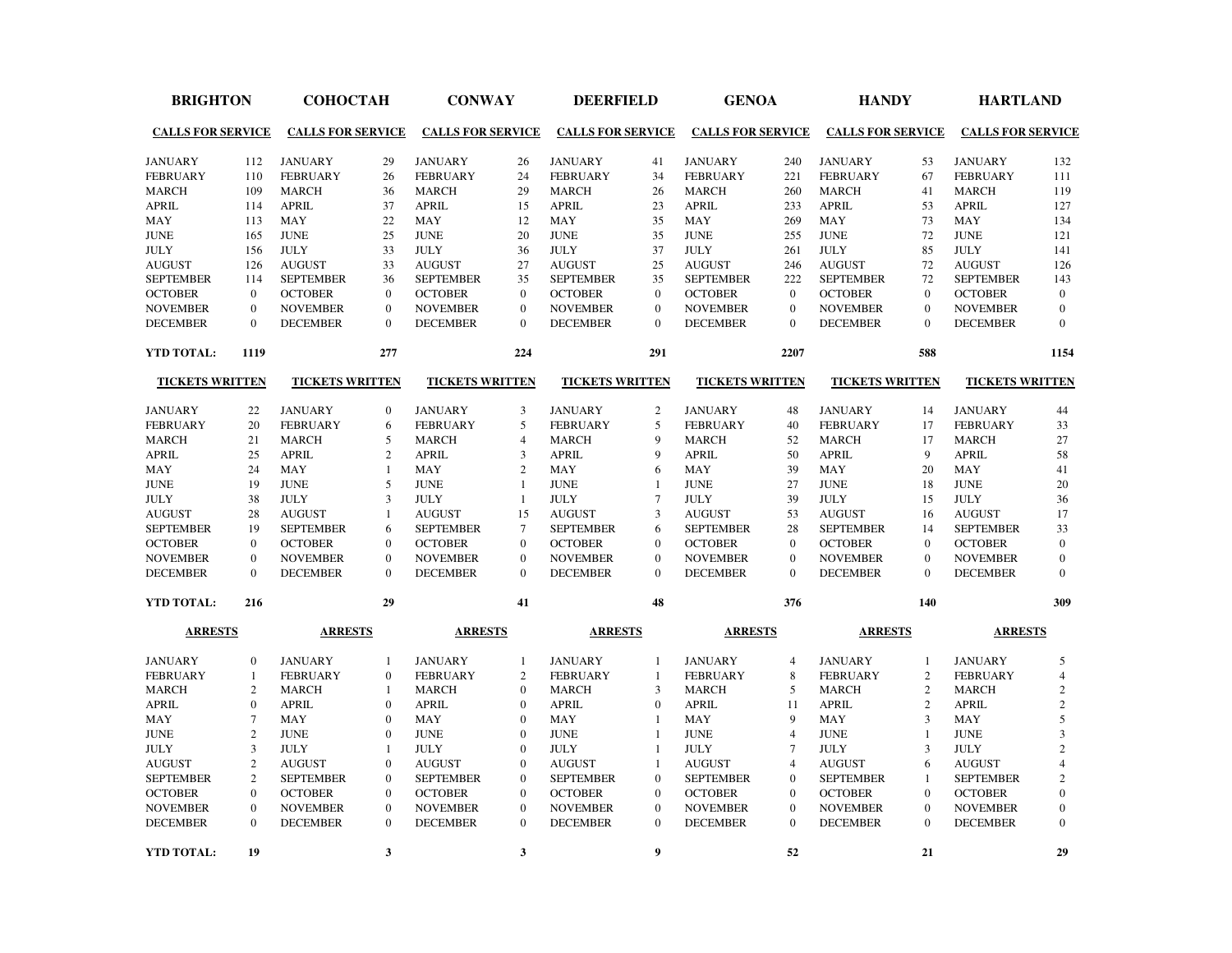| <b>HOWELL</b>            |                         | <b>IOSCO</b>             |                  | <b>MARION</b>            |                | <b>OCEOLA</b>            |                | <b>PUTNAM</b>            |                  | <b>TYRONE</b>            |                |
|--------------------------|-------------------------|--------------------------|------------------|--------------------------|----------------|--------------------------|----------------|--------------------------|------------------|--------------------------|----------------|
| <b>CALLS FOR SERVICE</b> |                         | <b>CALLS FOR SERVICE</b> |                  | <b>CALLS FOR SERVICE</b> |                | <b>CALLS FOR SERVICE</b> |                | <b>CALLS FOR SERVICE</b> |                  | <b>CALLS FOR SERVICE</b> |                |
| <b>JANUARY</b>           | 108                     | <b>JANUARY</b>           | 28               | <b>JANUARY</b>           | 71             | <b>JANUARY</b>           | 109            | <b>JANUARY</b>           | 56               | <b>JANUARY</b>           | 116            |
| <b>FEBRUARY</b>          | 115                     | <b>FEBRUARY</b>          | 25               | <b>FEBRUARY</b>          | 72             | <b>FEBRUARY</b>          | 108            | <b>FEBRUARY</b>          | 55               | <b>FEBRUARY</b>          | 101            |
| <b>MARCH</b>             | 115                     | <b>MARCH</b>             | 26               | <b>MARCH</b>             | 78             | <b>MARCH</b>             | 86             | <b>MARCH</b>             | 70               | <b>MARCH</b>             | 102            |
| <b>APRIL</b>             | 123                     | <b>APRIL</b>             | 22               | <b>APRIL</b>             | 57             | <b>APRIL</b>             | 86             | <b>APRIL</b>             | 47               | <b>APRIL</b>             | 138            |
| MAY                      | 119                     | <b>MAY</b>               | 24               | MAY                      | 75             | MAY                      | 114            | <b>MAY</b>               | 72               | <b>MAY</b>               | 112            |
| <b>JUNE</b>              | 119                     | <b>JUNE</b>              | 28               | <b>JUNE</b>              | 110            | <b>JUNE</b>              | 110            | <b>JUNE</b>              | 70               | <b>JUNE</b>              | 163            |
| <b>JULY</b>              | 135                     | <b>JULY</b>              | 45               | <b>JULY</b>              | 91             | <b>JULY</b>              | 121            | <b>JULY</b>              | 75               | <b>JULY</b>              | 163            |
| <b>AUGUST</b>            | 124                     | <b>AUGUST</b>            | 40               | <b>AUGUST</b>            | 85             | <b>AUGUST</b>            | 88             | <b>AUGUST</b>            | 68               | <b>AUGUST</b>            | 124            |
| <b>SEPTEMBER</b>         | 120                     | <b>SEPTEMBER</b>         | 24               | <b>SEPTEMBER</b>         | 71             | <b>SEPTEMBER</b>         | 85             | <b>SEPTEMBER</b>         | 67               | <b>SEPTEMBER</b>         | 130            |
| <b>OCTOBER</b>           | $\boldsymbol{0}$        | <b>OCTOBER</b>           | $\mathbf{0}$     | <b>OCTOBER</b>           | $\mathbf{0}$   | <b>OCTOBER</b>           | $\mathbf{0}$   | <b>OCTOBER</b>           | $\Omega$         | <b>OCTOBER</b>           | $\mathbf{0}$   |
| <b>NOVEMBER</b>          | $\mathbf{0}$            | <b>NOVEMBER</b>          | $\mathbf{0}$     | <b>NOVEMBER</b>          | $\mathbf{0}$   | <b>NOVEMBER</b>          | $\overline{0}$ | <b>NOVEMBER</b>          | $\mathbf{0}$     | <b>NOVEMBER</b>          | $\mathbf{0}$   |
| <b>DECEMBER</b>          | $\mathbf{0}$            | <b>DECEMBER</b>          | $\mathbf{0}$     | <b>DECEMBER</b>          | $\Omega$       | <b>DECEMBER</b>          | $\theta$       | <b>DECEMBER</b>          | $\Omega$         | <b>DECEMBER</b>          | $\Omega$       |
|                          | 1078                    |                          | 262              |                          | 710            |                          | 907            |                          | 580              |                          | 1149           |
| <b>TICKETS WRITTEN</b>   |                         | <b>TICKETS WRITTEN</b>   |                  | <b>TICKETS WRITTEN</b>   |                | <b>TICKETS WRITTEN</b>   |                | <b>TICKETS WRITTEN</b>   |                  | <b>TICKETS WRITTEN</b>   |                |
| <b>JANUARY</b>           | 54                      | <b>JANUARY</b>           | 5                | <b>JANUARY</b>           | 10             | <b>JANUARY</b>           | 39             | <b>JANUARY</b>           | 5                | <b>JANUARY</b>           | 8              |
| <b>FEBRUARY</b>          | 42                      | <b>FEBRUARY</b>          | $\overline{4}$   | <b>FEBRUARY</b>          | 9              | <b>FEBRUARY</b>          | 23             | <b>FEBRUARY</b>          | 6                | <b>FEBRUARY</b>          | 10             |
| <b>MARCH</b>             | 51                      | <b>MARCH</b>             | 5                | <b>MARCH</b>             | 18             | <b>MARCH</b>             | 32             | <b>MARCH</b>             | 8                | <b>MARCH</b>             | $\,8\,$        |
| <b>APRIL</b>             | 39                      | <b>APRIL</b>             | $\overline{3}$   | <b>APRIL</b>             | $\overline{7}$ | <b>APRIL</b>             | 35             | <b>APRIL</b>             | 3                | <b>APRIL</b>             | 21             |
| MAY                      | 31                      | <b>MAY</b>               | 11               | <b>MAY</b>               | 16             | <b>MAY</b>               | 100            | <b>MAY</b>               | $\overline{c}$   | <b>MAY</b>               | 27             |
| <b>JUNE</b>              | 62                      | <b>JUNE</b>              | 3                | <b>JUNE</b>              | 12             | <b>JUNE</b>              | 52             | <b>JUNE</b>              | $\overline{4}$   | <b>JUNE</b>              | 24             |
| <b>JULY</b>              | 52                      | <b>JULY</b>              | 3                | <b>JULY</b>              | 13             | <b>JULY</b>              | 69             | <b>JULY</b>              | 6                | <b>JULY</b>              | 19             |
| <b>AUGUST</b>            | 34                      | <b>AUGUST</b>            | 3                | <b>AUGUST</b>            | 11             | <b>AUGUST</b>            | 47             | <b>AUGUST</b>            | $\overline{c}$   | <b>AUGUST</b>            | 12             |
| <b>SEPTEMBER</b>         | 43                      | <b>SEPTEMBER</b>         | $\boldsymbol{0}$ | <b>SEPTEMBER</b>         | 8              | <b>SEPTEMBER</b>         | 27             | <b>SEPTEMBER</b>         | $\overline{4}$   | <b>SEPTEMBER</b>         | 20             |
| <b>OCTOBER</b>           | $\mathbf{0}$            | <b>OCTOBER</b>           | $\mathbf{0}$     | <b>OCTOBER</b>           | $\mathbf{0}$   | <b>OCTOBER</b>           | $\mathbf{0}$   | <b>OCTOBER</b>           | $\Omega$         | <b>OCTOBER</b>           | $\mathbf{0}$   |
| <b>NOVEMBER</b>          | $\mathbf{0}$            | <b>NOVEMBER</b>          | $\mathbf{0}$     | <b>NOVEMBER</b>          | $\mathbf{0}$   | <b>NOVEMBER</b>          | $\mathbf{0}$   | <b>NOVEMBER</b>          | $\mathbf{0}$     | <b>NOVEMBER</b>          | $\mathbf{0}$   |
| <b>DECEMBER</b>          | $\boldsymbol{0}$        | <b>DECEMBER</b>          | $\Omega$         | <b>DECEMBER</b>          | $\Omega$       | <b>DECEMBER</b>          | $\theta$       | <b>DECEMBER</b>          | $\Omega$         | <b>DECEMBER</b>          | $\Omega$       |
|                          | 408                     |                          | 37               |                          | 104            |                          | 424            |                          | 40               |                          | 149            |
| <b>ARRESTS</b>           |                         | <b>ARRESTS</b>           |                  | <b>ARRESTS</b>           |                | <b>ARRESTS</b>           |                | <b>ARRESTS</b>           |                  | <b>ARRESTS</b>           |                |
| <b>JANUARY</b>           | 13                      | <b>JANUARY</b>           | $\mathbf{0}$     | <b>JANUARY</b>           | $\mathbf{1}$   | <b>JANUARY</b>           | 4              | <b>JANUARY</b>           | 1                | <b>JANUARY</b>           | 2              |
| <b>FEBRUARY</b>          | $\overline{9}$          | <b>FEBRUARY</b>          | $\mathbf{1}$     | <b>FEBRUARY</b>          | 6              | <b>FEBRUARY</b>          | 3              | <b>FEBRUARY</b>          | $\boldsymbol{0}$ | <b>FEBRUARY</b>          | $\overline{4}$ |
| <b>MARCH</b>             | $\overline{4}$          | <b>MARCH</b>             | $\mathbf{1}$     | <b>MARCH</b>             | $\overline{c}$ | <b>MARCH</b>             | $\overline{c}$ | <b>MARCH</b>             | 5                | <b>MARCH</b>             | $\overline{2}$ |
| <b>APRIL</b>             | 13                      | <b>APRIL</b>             | $\mathbf{0}$     | <b>APRIL</b>             | $\mathbf{1}$   | <b>APRIL</b>             | 6              | <b>APRIL</b>             | $\Omega$         | <b>APRIL</b>             | $\mathbf{0}$   |
| MAY                      | $\sqrt{2}$              | <b>MAY</b>               | $\mathbf{1}$     | MAY                      | $\mathbf{1}$   | MAY                      | $\overline{2}$ | <b>MAY</b>               | $\Omega$         | <b>MAY</b>               | $\overline{7}$ |
| <b>JUNE</b>              | $\overline{\mathbf{3}}$ | <b>JUNE</b>              | $\overline{2}$   | <b>JUNE</b>              | $\overline{3}$ | <b>JUNE</b>              | $\overline{4}$ | <b>JUNE</b>              | $\mathbf{0}$     | <b>JUNE</b>              | $\overline{3}$ |
| <b>JULY</b>              | $\overline{4}$          | <b>JULY</b>              | $\mathbf{0}$     | <b>JULY</b>              | $\overline{c}$ | <b>JULY</b>              | $\mathbf{1}$   | <b>JULY</b>              | $\mathbf{1}$     | <b>JULY</b>              | 3              |
| <b>AUGUST</b>            | $\overline{4}$          | <b>AUGUST</b>            | $\mathbf{1}$     | <b>AUGUST</b>            | $\overline{3}$ | <b>AUGUST</b>            | $\mathbf{1}$   | <b>AUGUST</b>            | $\overline{c}$   | <b>AUGUST</b>            | $\overline{3}$ |
| <b>SEPTEMBER</b>         | $\overline{4}$          | <b>SEPTEMBER</b>         | $\mathbf{1}$     | <b>SEPTEMBER</b>         | $\mathbf{1}$   | <b>SEPTEMBER</b>         | 5              | <b>SEPTEMBER</b>         | $\overline{c}$   | <b>SEPTEMBER</b>         | $\overline{0}$ |
| <b>OCTOBER</b>           | $\mathbf{0}$            | <b>OCTOBER</b>           | $\mathbf{0}$     | <b>OCTOBER</b>           | $\mathbf{0}$   | <b>OCTOBER</b>           | $\mathbf{0}$   | <b>OCTOBER</b>           | $\mathbf{0}$     | <b>OCTOBER</b>           | $\mathbf{0}$   |
| <b>NOVEMBER</b>          | $\mathbf{0}$            | <b>NOVEMBER</b>          | $\mathbf{0}$     | <b>NOVEMBER</b>          | $\Omega$       | <b>NOVEMBER</b>          | $\mathbf{0}$   | <b>NOVEMBER</b>          | $\Omega$         | <b>NOVEMBER</b>          | $\mathbf{0}$   |
| <b>DECEMBER</b>          | $\mathbf{0}$            | <b>DECEMBER</b>          | $\mathbf{0}$     | <b>DECEMBER</b>          | $\mathbf{0}$   | <b>DECEMBER</b>          | $\mathbf{0}$   | <b>DECEMBER</b>          | $\overline{0}$   | <b>DECEMBER</b>          | $\mathbf{0}$   |
|                          | 56                      |                          | $\overline{7}$   |                          | 20             |                          | 28             |                          | 11               |                          | 24             |